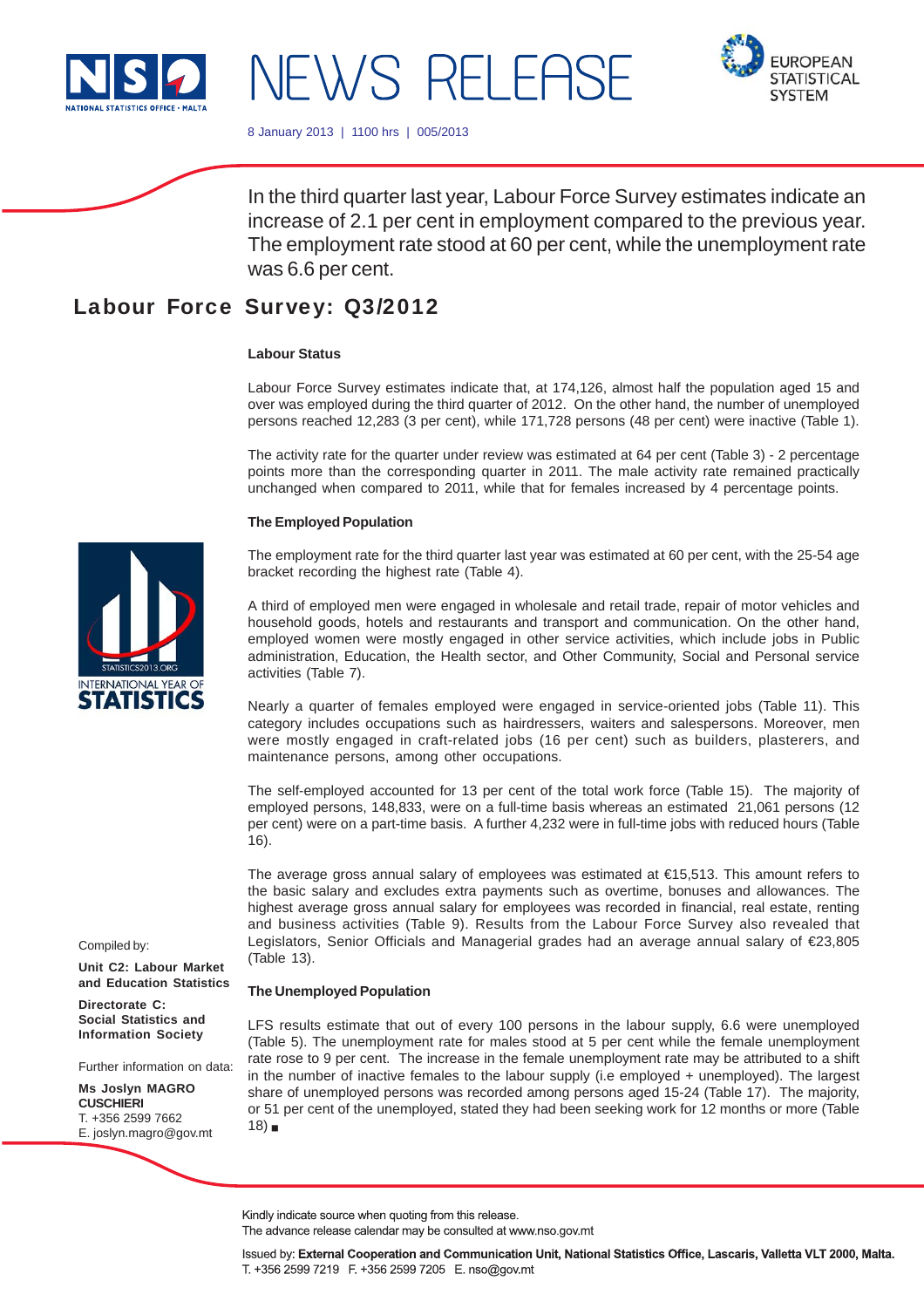# **Table 1. Persons aged 15 and over by labour status**

|                      |                                | <b>Sex</b> |                               | <b>Total</b> |           |               |  |
|----------------------|--------------------------------|------------|-------------------------------|--------------|-----------|---------------|--|
| <b>Labour Status</b> | <b>Males</b><br><b>Females</b> |            |                               |              |           |               |  |
|                      | No                             | $\%$       | No                            | $\%$         | <b>No</b> | $\frac{9}{6}$ |  |
|                      |                                |            | July-September 2012           |              |           |               |  |
| Employed             | 111,644                        | 63.0       | 62,482                        | 34.5         | 174,126   | 48.6          |  |
| Unemployed           | 6,421                          | 3.6        | 5,862                         | 3.2          | 12,283    | 3.4           |  |
| Inactive             | 59,084                         | 33.4       | 112,644                       | 62.2         | 171,728   | 48.0          |  |
| <b>Total</b>         | 177,149                        | 100.0      | 180,988                       | 100.0        | 358,137   | 100.0         |  |
|                      |                                |            | July-September (revised) 2011 |              |           |               |  |
| Employed             | 111,288                        | 63.3       | 59,178                        | 32.9         | 170,466   | 48.0          |  |
| Unemployed           | 7,001                          | 4.0        | 4,217                         | 2.3          | 11,218    | 3.2           |  |
| Inactive             | 57,449                         | 32.7       | 116,230                       | 64.7         | 173,679   | 48.9          |  |
| <b>Total</b>         | 175,738                        | 100.0      | 179,625                       | 100.0        | 355,363   | 100.0         |  |

## **Table 2. Labour force distribution**

|                      |              | <b>Sex</b> |                               | <b>Total</b> |           |       |  |
|----------------------|--------------|------------|-------------------------------|--------------|-----------|-------|--|
| <b>Labour Status</b> | <b>Males</b> |            | <b>Females</b>                |              |           |       |  |
|                      | No           | %          | No                            | %            | <b>No</b> | %     |  |
|                      |              |            | July-September 2012           |              |           |       |  |
| Employed             | 111,644      | 94.6       | 62,482                        | 91.4         | 174,126   | 93.4  |  |
| Unemployed           | 6,421        | 5.4        | 5,862                         | 8.6          | 12,283    | 6.6   |  |
| <b>Total</b>         | 118,065      | 100.0      | 68,344                        | 100.0        | 186,409   | 100.0 |  |
|                      |              |            | July-September (revised) 2011 |              |           |       |  |
| Employed             | 111,288      | 94.1       | 59,178                        | 93.3         | 170,466   | 93.8  |  |
| Unemployed           | 7,001        | 5.9        | 4,217                         | 6.7          | 11,218    | 6.2   |  |
| <b>Total</b>         | 118,289      | 100.0      | 63,395                        | 100.0        | 181,684   | 100.0 |  |

# **Table 3. Activity rates by age**

|              |              | Sex                           | <b>Total</b>  |
|--------------|--------------|-------------------------------|---------------|
| Age group    | <b>Males</b> | <b>Females</b>                |               |
|              | $\%$         | %                             | $\frac{0}{0}$ |
|              |              | July-September 2012           |               |
| 15-24        | 57.2         | 53.7                          | 55.5          |
| 25-54        | 94.7         | 57.1                          | 76.3          |
| 55-64        | 54.0         | 17.3                          | 35.4          |
| <b>Total</b> | 79.1         | 48.1                          | 63.9          |
|              |              | July-September (revised) 2011 |               |
| 15-24        | 60.3         | 49.7                          | 55.2          |
| 25-54        | 94.7         | 53.7                          | 74.6          |
| 55-64        | 49.4         | 13.9                          | 31.5          |
| <b>Total</b> | 78.8         | 44.6                          | 62.0          |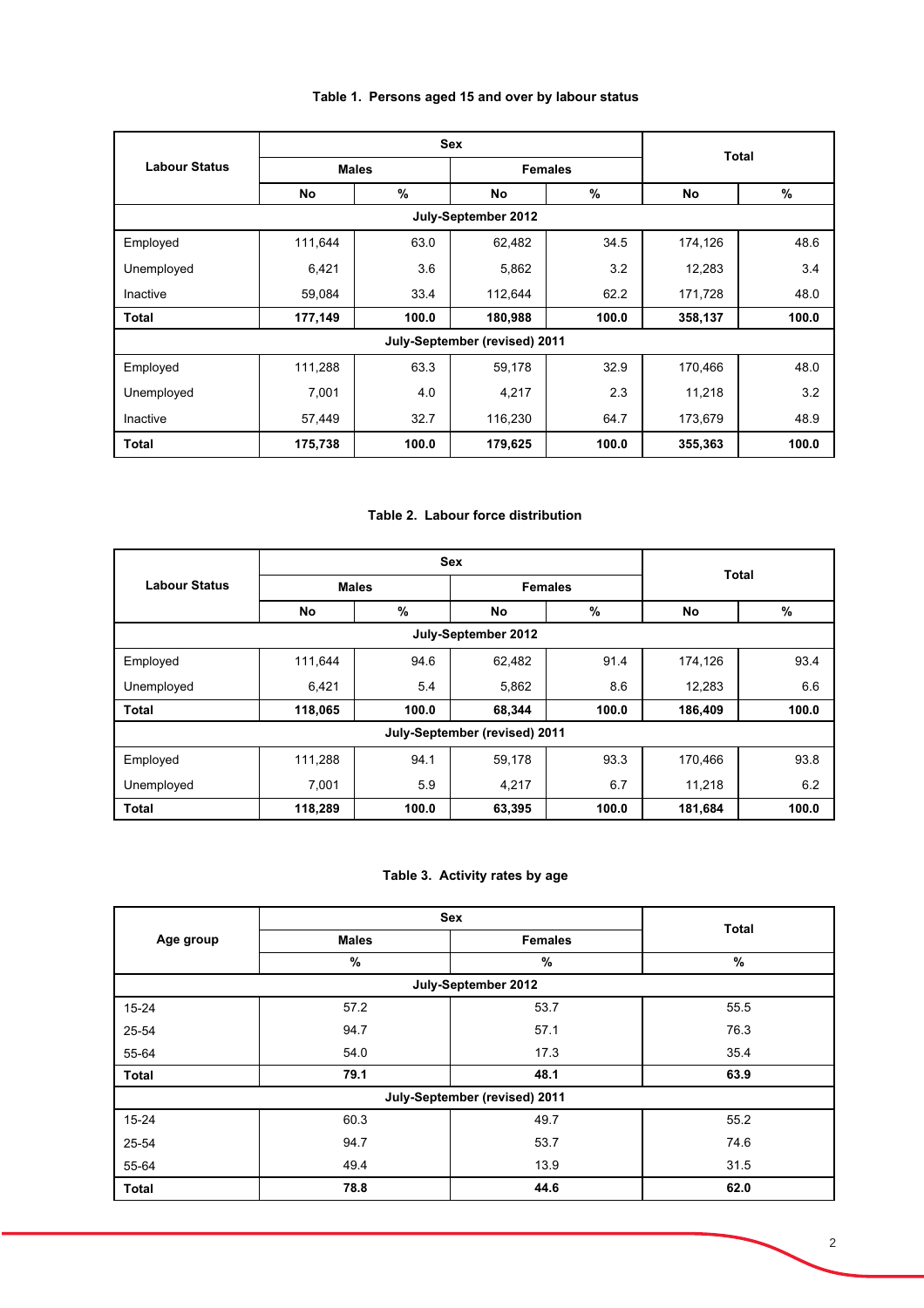# **Table 4. Employment rates by age**

|              |              | Sex                           | <b>Total</b> |
|--------------|--------------|-------------------------------|--------------|
| Age group    | <b>Males</b> | <b>Females</b>                |              |
|              | %            | %                             | %            |
|              |              | July-September 2012           |              |
| $15 - 24$    | 50.3         | 44.2                          | 47.4         |
| 25-54        | 90.2         | 53.7                          | 72.4         |
| 55-64        | 52.4         | 15.9                          | 34.0         |
| <b>Total</b> | 74.7         | 44.0                          | 59.6         |
|              |              | July-September (revised) 2011 |              |
| $15 - 24$    | 52.0         | 44.6                          | 48.4         |
| 25-54        | 89.9         | 50.5                          | 70.6         |
| 55-64        | 48.4         | 13.7                          | 30.9         |
| <b>Total</b> | 74.0         | 41.6                          | 58.1         |

# **Table 5. Unemployment rates by age**

|              |              | <b>Sex</b>                    | <b>Total</b> |
|--------------|--------------|-------------------------------|--------------|
| Age group    | <b>Males</b> | <b>Females</b>                |              |
|              | %            | %                             | %            |
|              |              | July-September 2012           |              |
| 15-24        | 12.1         | 17.7                          | 14.7         |
| $25+$        | 4.3          | 6.1                           | 4.9          |
| <b>Total</b> | 5.4          | 8.6                           | 6.6          |
|              |              | July-September (revised) 2011 |              |
| $15 - 24$    | 13.8         | 10.3                          | 12.3         |
| $25+$        | 4.5          | 5.6                           | 4.9          |
| <b>Total</b> | 5.9          | 6.7                           | 6.2          |

# **Table 6. Distribution of employed persons by age**

|              |         |              | Sex                           |                    |              |       |
|--------------|---------|--------------|-------------------------------|--------------------|--------------|-------|
| Age group    |         | <b>Males</b> |                               | <b>Females</b>     | <b>Total</b> |       |
|              | No      | $\%$         | No                            | %                  | No           | %     |
|              |         |              | July-September 2012           |                    |              |       |
| $15 - 24$    | 14,782  | 13.2         | 12,026                        | 19.2               | 26,808       | 15.4  |
| 25-34        | 29,746  | 26.6         | 21,060                        | 33.7               | 50,806       | 29.2  |
| $35 - 44$    | 25,052  | 22.4         | 14,684                        | 23.5               | 39,736       | 22.8  |
| 45-54        | 24,803  | 22.2         | 9,754                         | 15.6               | 34,557       | 19.8  |
| 55-64        | 15,239  | 13.6         | 4,714                         | 7.5                | 19,953       | 11.5  |
| $65+$        | 2,022   | 1.8          | $244^u$                       | $0.4^{\text{u}}$   | 2,266        | 1.3   |
| <b>Total</b> | 111,644 | 100.0        | 62,482                        | 100.0              | 174,126      | 100.0 |
|              |         |              | July-September (revised) 2011 |                    |              |       |
| $15 - 24$    | 15,368  | 13.8         | 12,232                        | 20.7               | 27,600       | 16.2  |
| 25-34        | 29,385  | 26.4         | 20,370                        | 34.4               | 49,755       | 29.2  |
| 35-44        | 24,076  | 21.6         | 14,272                        | 24.1               | 38,348       | 22.5  |
| 45-54        | 25,956  | 23.3         | 8,121                         | 13.7               | 34,077       | 20.0  |
| 55-64        | 14,115  | 12.7         | 4,053                         | 6.8                | 18,168       | 10.7  |
| $65+$        | 2,388   | 2.1          | $130^u$                       | $0.2^{\mathrm{u}}$ | 2,518        | 1.5   |
| <b>Total</b> | 111,288 | 100.0        | 59,178                        | 100.0              | 170,466      | 100.0 |

<sup>u</sup> - under-represented due to small sample size. Please note that these data must be interpreted with caution.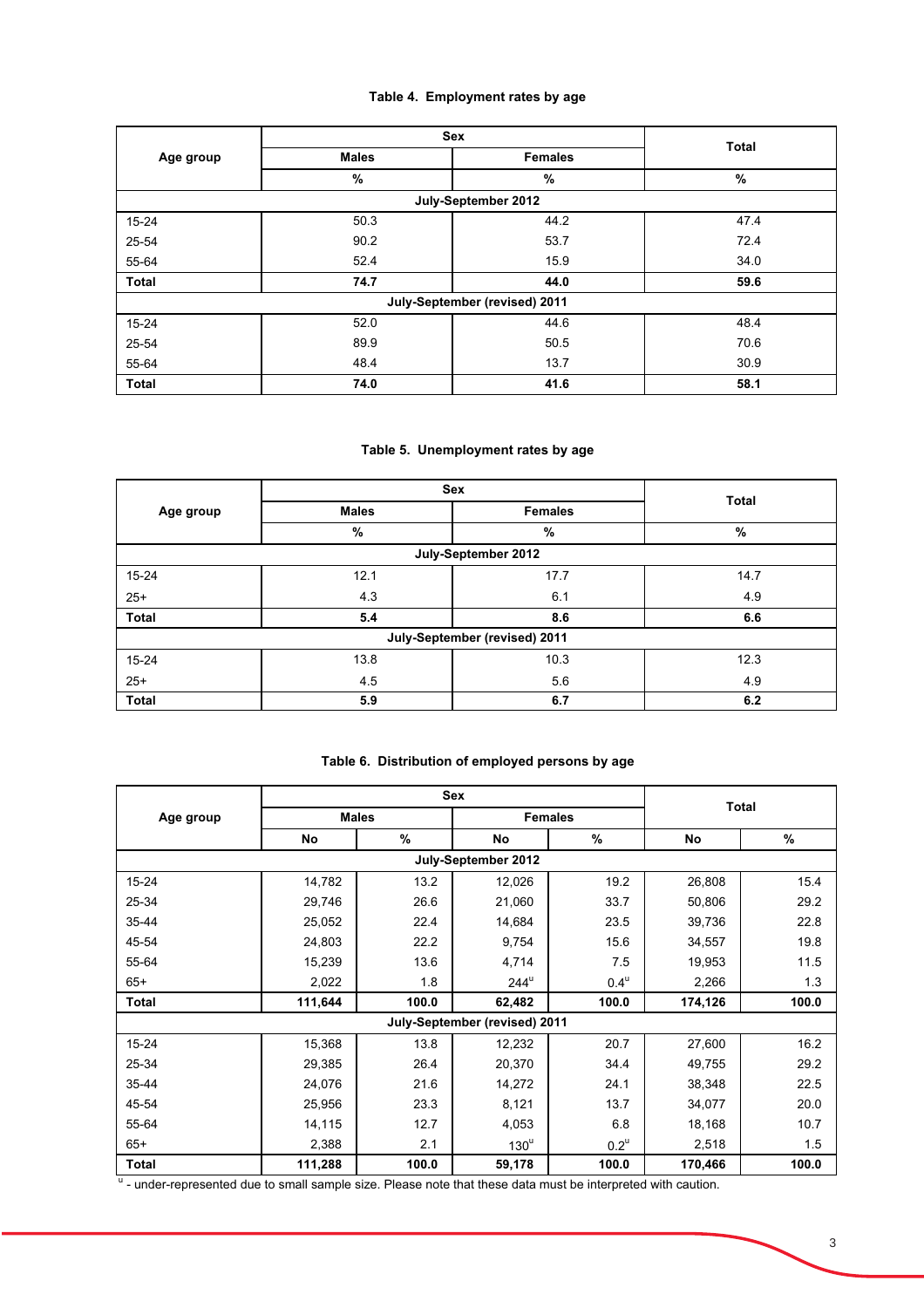#### **Table 7. Distribution of employed persons by economic activity: July-September 2012**

|                                                                                                                    |              | Sex   |                | <b>Total</b>       |         |       |
|--------------------------------------------------------------------------------------------------------------------|--------------|-------|----------------|--------------------|---------|-------|
| <b>Economic Activity</b>                                                                                           | <b>Males</b> |       | <b>Females</b> |                    |         |       |
|                                                                                                                    | No           | %     | No             | $\%$               | No      | %     |
| Agriculture, hunting and forestry; fishing                                                                         | 2,222        | 2.0   | $400^{\circ}$  | $0.6^{\mathrm{u}}$ | 2,622   | 1.5   |
| Industry, including energy                                                                                         | 22.246       | 19.9  | 6,971          | 11.2               | 29.217  | 16.8  |
| Construction                                                                                                       | 10.271       | 9.2   | $403^{\circ}$  | $0.6^{\mathrm{u}}$ | 10.674  | 6.1   |
| Wholesale and retail trade, repair of motor vehicles and<br>household goods, hotels and restaurants; transport and |              |       |                |                    |         |       |
| communication                                                                                                      | 35.116       | 31.5  | 17.060         | 27.3               | 52.176  | 30.0  |
| Financial, real estate, renting and business activities                                                            | 13.557       | 12.1  | 9.056          | 14.5               | 22.613  | 13.0  |
| Other service activities (incl. extra-territorial activities)                                                      | 28.232       | 25.3  | 28.592         | 45.8               | 56.824  | 32.6  |
| Total                                                                                                              | 111.644      | 100.0 | 62,482         | 100.0              | 174,126 | 100.0 |

" under-represented due to small sample size. Please note that these data must be interpreted with caution.

#### **Table 8. Distribution of persons employed by economic activity: July-September 2011 (Revised)**

|                                                                                                                    |         | Sex   | <b>Total</b>  |                    |         |       |
|--------------------------------------------------------------------------------------------------------------------|---------|-------|---------------|--------------------|---------|-------|
| <b>Economic Activity</b>                                                                                           | Males   |       |               | <b>Females</b>     |         |       |
|                                                                                                                    | No      | %     | No            | $\%$               | No      | %     |
| Agriculture, hunting and forestry; fishing                                                                         | 2.279   | 2.0   | $156^{\circ}$ | $0.3^{\mathrm{u}}$ | 2,435   | 1.4   |
| Industry, including energy                                                                                         | 24,054  | 21.6  | 6,893         | 11.6               | 30,947  | 18.2  |
| Construction                                                                                                       | 10.545  | 9.5   | $554^{\circ}$ | $0.9^{\mathrm{u}}$ | 11.099  | 6.5   |
| Wholesale and retail trade, repair of motor vehicles and<br>household goods, hotels and restaurants; transport and |         |       |               |                    |         |       |
| communication                                                                                                      | 35.269  | 31.7  | 16.056        | 27.1               | 51,325  | 30.1  |
| Financial, real estate, renting and business activities                                                            | 12.550  | 11.3  | 8.014         | 13.5               | 20,564  | 12.1  |
| Other service activities (incl. extra-territorial activities)                                                      | 26,591  | 23.9  | 27.505        | 46.5               | 54,096  | 31.7  |
| <b>Total</b>                                                                                                       | 111.288 | 100.0 | 59,178        | 100.0              | 170.466 | 100.0 |

u - under-represented due to small sample size. Please note that these data must be interpreted with caution.

#### **Table 9. Average gross annual salary for employees by economic activity: July-September 2012**

|                                                                                                                    |                    | Sex             | Total              |                 |                      |                 |
|--------------------------------------------------------------------------------------------------------------------|--------------------|-----------------|--------------------|-----------------|----------------------|-----------------|
| <b>Economic Activity</b>                                                                                           | <b>Males</b>       |                 |                    |                 | <b>Females</b>       |                 |
|                                                                                                                    | No                 | Average<br>Euro | <b>No</b>          | Average<br>Euro | No.                  | Average<br>Euro |
| Agriculture, hunting and forestry; fishing                                                                         | $832^{\mathrm{u}}$ |                 | $241^{\mathrm{u}}$ |                 | $1.073^{\mathrm{u}}$ |                 |
| Industry, including energy                                                                                         | 20.637             | 15.772          | 6.910              | 13.692          | 27.547               | 15.251          |
| Construction                                                                                                       | 6.523              | 13.674          | $298^{\mathrm{u}}$ |                 | 6.821                | 13.761          |
| Wholesale and retail trade, repair of motor vehicles and<br>household goods, hotels and restaurants; transport and |                    |                 |                    |                 |                      |                 |
| communication                                                                                                      | 27.607             | 14.946          | 16.009             | 10.225          | 43.616               | 13.213          |
| Financial, real estate, renting and business activities                                                            | 11.040             | 22,505          | 8.457              | 17.006          | 19.497               | 20,120          |
| Other service activities (incl. extra-territorial activities)                                                      | 27.010             | 16,978          | 26.419             | 15.206          | 53.429               | 16,102          |
| Total                                                                                                              | 93.649             | 16.515          | 58.334             | 13.905          | 151.983              | 15.513          |

" under-represented due to small sample size. Please note that these data must be interpreted with caution.

#### **Table 10. Average gross annual salary for employees by economic activity: July-September 2011 (Revised)**

|                                                                                                                    |                      | Sex             |               | <b>Total</b>    |           |                 |
|--------------------------------------------------------------------------------------------------------------------|----------------------|-----------------|---------------|-----------------|-----------|-----------------|
| <b>Economic Activity</b>                                                                                           |                      | <b>Males</b>    |               |                 |           | <b>Females</b>  |
|                                                                                                                    | No                   | Average<br>Euro | <b>No</b>     | Average<br>Euro | No        | Average<br>Euro |
| Agriculture, hunting and forestry; fishing                                                                         | $1.274^{\mathrm{u}}$ |                 | $156^{\circ}$ |                 | $1.430^u$ |                 |
| Industry, including energy                                                                                         | 21.817               | 14,672          | 6,757         | 12.928          | 28.574    | 14,260          |
| Construction                                                                                                       | 7,177                | 13,577          | $480^{\circ}$ |                 | 7.657     | 13.614          |
| Wholesale and retail trade, repair of motor vehicles and<br>household goods, hotels and restaurants; transport and |                      |                 |               |                 |           |                 |
| communication                                                                                                      | 27.015               | 14.879          | 14.483        | 11.265          | 41.498    | 13.618          |
| Financial, real estate, renting and business activities                                                            | 10,279               | 22,033          | 7,262         | 15,603          | 17.541    | 19,371          |
| Other service activities (incl. extra-territorial activities)                                                      | 25.499               | 16,382          | 26.135        | 14.472          | 51.634    | 15,415          |
| Total                                                                                                              | 93,061               | 15,891          | 55,273        | 13,596          | 148.334   | 15.036          |

u - under-represented due to small sample size. Please note that these data must be interpreted with caution.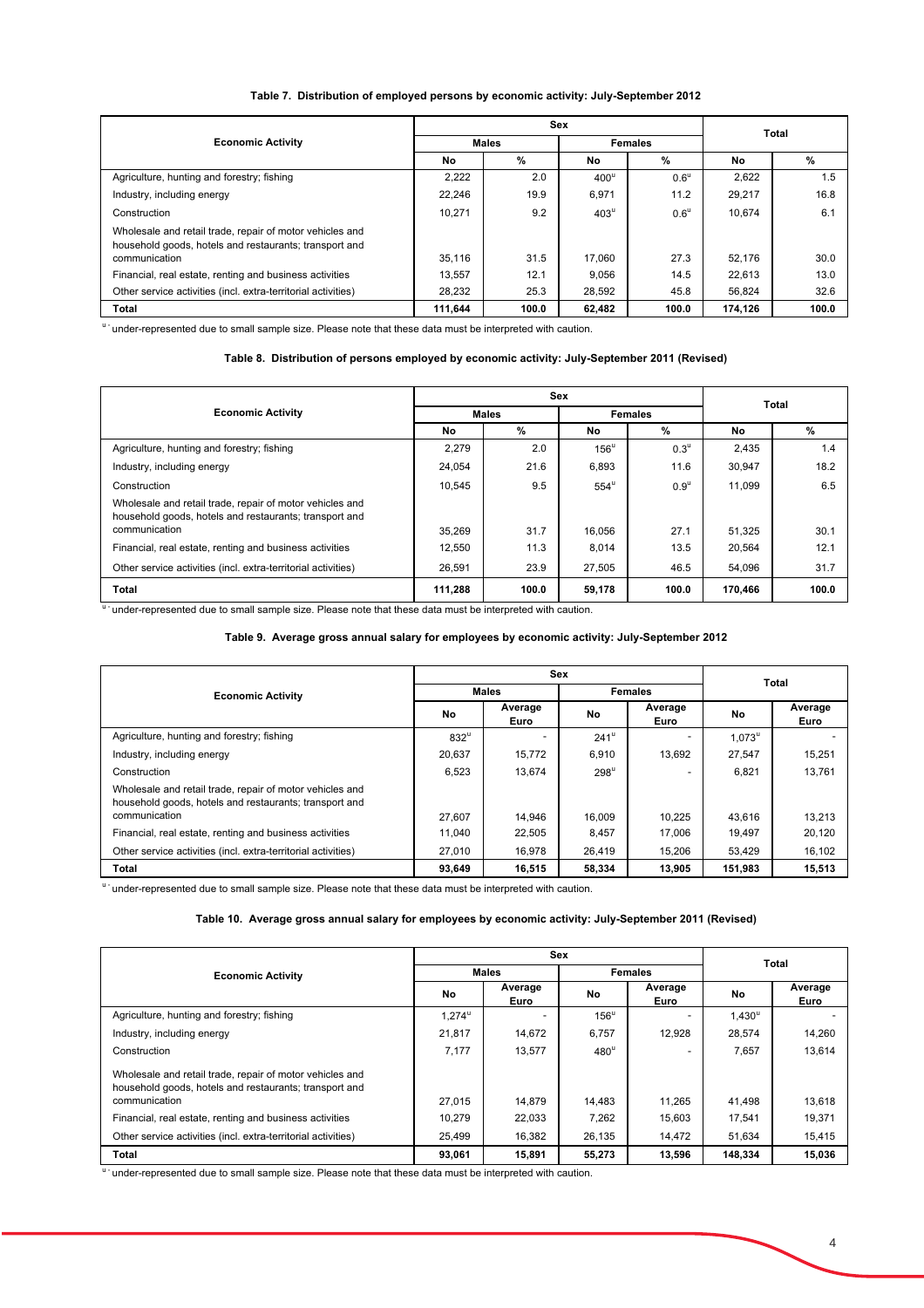|                                               |           | <b>Sex</b>   | <b>Total</b>       |                    |           |       |  |
|-----------------------------------------------|-----------|--------------|--------------------|--------------------|-----------|-------|--|
| <b>Occupational Group</b>                     |           | <b>Males</b> |                    | <b>Females</b>     |           |       |  |
|                                               | <b>No</b> | %            | No                 | $\%$               | <b>No</b> | %     |  |
| <b>Armed Forces</b>                           | 2,415     | 2.2          | $47^{\mathrm{u}}$  | 0.1 <sup>u</sup>   | 2,462     | 1.4   |  |
| Legislators, senior<br>officials and managers | 11,739    | 10.5         | 4,617              | 7.4                | 16,356    | 9.4   |  |
| Professionals                                 | 13,605    | 12.2         | 11,027             | 17.6               | 24,632    | 14.1  |  |
| Technicians and<br>associate professionals    | 15,288    | 13.7         | 11,559             | 18.5               | 26,847    | 15.4  |  |
| Clerks                                        | 9,160     | 8.2          | 12,439             | 19.9               | 21,599    | 12.4  |  |
| Service workers and shop<br>and sales workers | 15,065    | 13.5         | 14,119             | 22.6               | 29,184    | 16.8  |  |
| Skilled agricultural and<br>fishery workers   | 1,861     | 1.7          | $159^{\mathrm{u}}$ | $0.3^{\mathrm{u}}$ | 2,020     | 1.2   |  |
| Craft and related trades<br>workers           | 17,943    | 16.1         | $482^u$            | $0.8^{\mathrm{u}}$ | 18,425    | 10.6  |  |
| Plant and machine operators<br>and assemblers | 10,357    | 9.3          | 2,651              | 4.2                | 13,008    | 7.5   |  |
| Elementary occupations                        | 14,211    | 12.7         | 5,382              | 8.6                | 19,593    | 11.3  |  |
| <b>Total</b>                                  | 111,644   | 100.0        | 62,482             | 100.0              | 174,126   | 100.0 |  |

# **Table 11. Main occupation of total employed persons: July-September 2012**

" - under-represented due to small sample size. Please note that these data must be interpreted with caution.

# **Table 12. Main occupation of total employed persons: July-September 2011 (Revised)**

|                                               |              | <b>Sex</b>         | <b>Total</b>   |                    |                 |                    |  |
|-----------------------------------------------|--------------|--------------------|----------------|--------------------|-----------------|--------------------|--|
| <b>Occupational Group</b>                     | <b>Males</b> |                    |                | <b>Females</b>     |                 |                    |  |
|                                               | <b>No</b>    | $\%$               | No             | %                  | No              | %                  |  |
| <b>Armed Forces</b>                           | $2,057^u$    | $1.8^{\mathrm{u}}$ | $197^u$        | $0.3^{\mathrm{u}}$ | $2,254^{\circ}$ | $1.3^{\mathrm{u}}$ |  |
| Legislators, senior<br>officials and managers | 11,042       | 9.9                | 3,527          | 6.0                | 14,569          | 8.5                |  |
| Professionals                                 | 12,917       | 11.6               | 10,328         | 17.5               | 23,245          | 13.6               |  |
| Technicians and<br>associate professionals    | 15,952       | 14.3               | 11,210         | 18.9               | 27,162          | 15.9               |  |
| Clerks                                        | 8,415        | 7.6                | 12,334         | 20.8               | 20,749          | 12.2               |  |
| Service workers and shop<br>and sales workers | 16,188       | 14.5               | 13,742         | 23.2               | 29,930          | 17.6               |  |
| Skilled agricultural and<br>fishery workers   | 2,001        | 1.8                | $0^{\text{u}}$ | $0.0^{\mathrm{u}}$ | 2,001           | 1.2                |  |
| Craft and related trades<br>workers           | 18,418       | 16.5               | $489^u$        | $0.8^{\mathrm{u}}$ | 18,907          | 11.1               |  |
| Plant and machine operators<br>and assemblers | 9,464        | 8.5                | 2,903          | 4.9                | 12,367          | 7.3                |  |
| Elementary occupations                        | 14,834       | 13.3               | 4,448          | 7.5                | 19,282          | 11.3               |  |
| <b>Total</b>                                  | 111,288      | 100.0              | 59,178         | 100.0              | 170,466         | 100.0              |  |

<sup>u</sup> - under-represented due to small sample size. Please note that these data must be interpreted with caution.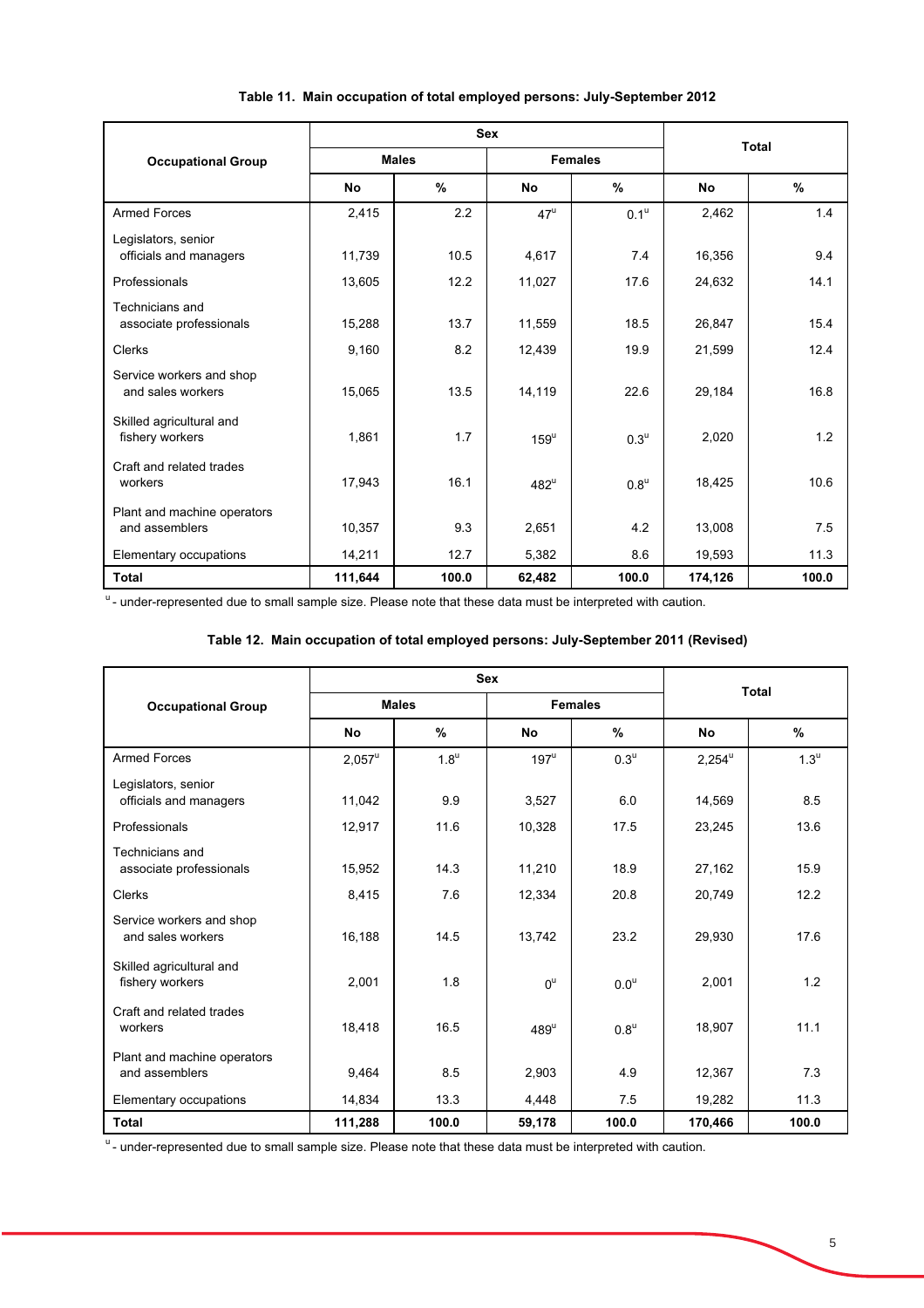|                                               |                    | <b>Sex</b>      | <b>Total</b>      |                 |               |                 |
|-----------------------------------------------|--------------------|-----------------|-------------------|-----------------|---------------|-----------------|
| <b>Occupational Group</b>                     |                    | <b>Males</b>    |                   | <b>Females</b>  |               |                 |
|                                               | <b>No</b>          | Average<br>Euro | <b>No</b>         | Average<br>Euro | <b>No</b>     | Average<br>Euro |
| <b>Armed Forces</b>                           | 2,415              | 16,347          | $47^{\mathrm{u}}$ |                 | 2,462         | 16,333          |
| Legislators, senior<br>officials and managers | 9,357              | 24,327          | 4,204             | 22,643          | 13,561        | 23,805          |
| Professionals                                 | 11,728             | 22,854          | 10,734            | 19,222          | 22,462        | 21,118          |
| Technicians and<br>associate professionals    | 13,995             | 18,362          | 11,164            | 15,814          | 25,159        | 17,231          |
| <b>Clerks</b>                                 | 9,040              | 13,906          | 12,218            | 12,446          | 21,258        | 13,067          |
| Service workers and shop<br>and sales workers | 11,157             | 14,040          | 12,136            | 8,904           | 23,293        | 11,364          |
| Skilled agricultural and<br>fishery workers   | $547^{\mathrm{u}}$ |                 | $0^{\text{u}}$    | -               | $547^{\circ}$ |                 |
| Craft and related trades<br>workers           | 12,230             | 14,394          | $360^{\circ}$     | ۰               | 12,590        | 14,325          |
| Plant and machine operators<br>and assemblers | 9,563              | 12,487          | 2,504             | 11,775          | 12,067        | 12,339          |
| Elementary occupations                        | 13,617             | 12,449          | 4,967             | 7,730           | 18,584        | 11,188          |
| <b>Total</b>                                  | 93,649             | 16,515          | 58,334            | 13,905          | 151,983       | 15,513          |

# **Table 13. Average gross annual salary for employees by main occupation: July-September 2012**

u<sub>-</sub> under-represented due to small sample size. Please note that these data must be interpreted with caution.

# **Table 14. Average gross annual salary for employees by main occupation: July-September 2011 (Revised)**

|                                               |           | <b>Sex</b>      | <b>Total</b>     |                 |           |                 |
|-----------------------------------------------|-----------|-----------------|------------------|-----------------|-----------|-----------------|
| <b>Occupational Group</b>                     |           | <b>Males</b>    |                  | <b>Females</b>  |           |                 |
|                                               | <b>No</b> | Average<br>Euro | <b>No</b>        | Average<br>Euro | <b>No</b> | Average<br>Euro |
| <b>Armed Forces</b>                           | $2,003^u$ |                 | $197^u$          |                 | $2,200^u$ |                 |
| Legislators, senior<br>officials and managers | 8,396     | 26,405          | 2,844            | 22,288          | 11,240    | 25,363          |
| Professionals                                 | 11,244    | 21,091          | 10,003           | 18,483          | 21,247    | 19,863          |
| Technicians and<br>associate professionals    | 14,681    | 17,518          | 10,809           | 14,447          | 25,490    | 16,216          |
| <b>Clerks</b>                                 | 8,211     | 14,094          | 12,101           | 12,249          | 20,312    | 12,995          |
| Service workers and shop<br>and sales workers | 12,198    | 13,416          | 11,750           | 10,249          | 23,948    | 11,862          |
| Skilled agricultural and<br>fishery workers   | $1,052^u$ |                 | $0^{\mathrm{u}}$ |                 | $1,052^u$ |                 |
| Craft and related trades<br>workers           | 12,299    | 12,534          | $417^u$          |                 | 12,716    | 12,489          |
| Plant and machine operators<br>and assemblers | 8,729     | 13,074          | 2,760            | 11,771          | 11,489    | 12,761          |
| Elementary occupations                        | 14,248    | 12,047          | 4,392            | 8,647           | 18,640    | 11,246          |
| <b>Total</b>                                  | 93,061    | 15,891          | 55,273           | 13,596          | 148,334   | 15,036          |

<sup>u</sup>- under-represented due to small sample size. Please note that these data must be interpreted with caution.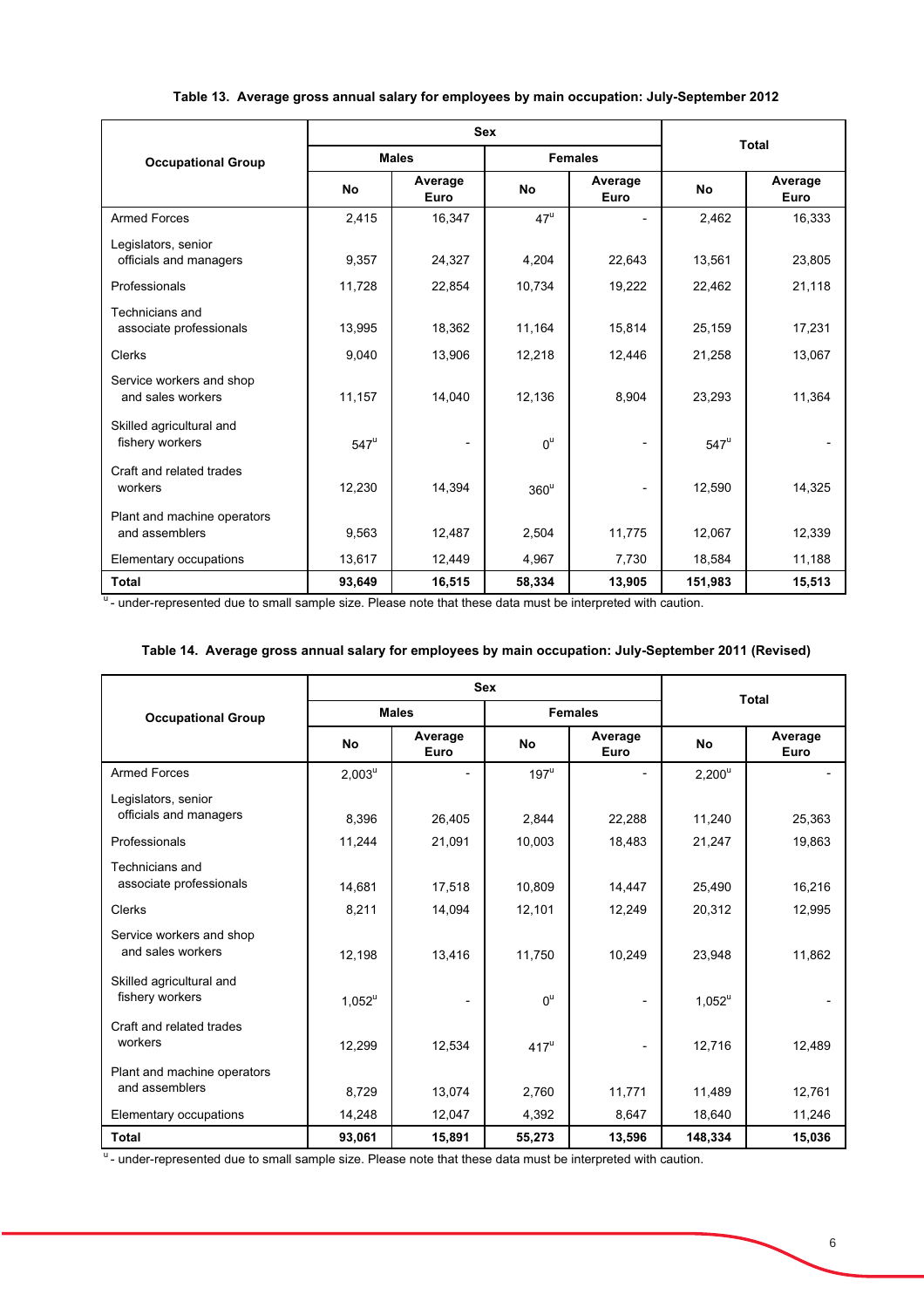|  |  |  |  | Table 15. Distribution of employed persons by professional status of main occupation |  |  |
|--|--|--|--|--------------------------------------------------------------------------------------|--|--|
|--|--|--|--|--------------------------------------------------------------------------------------|--|--|

|                                 |                  | <b>Sex</b>       | <b>Total</b>     |                    |                |                |  |  |  |
|---------------------------------|------------------|------------------|------------------|--------------------|----------------|----------------|--|--|--|
| <b>Professional status</b>      |                  | <b>Males</b>     |                  | <b>Females</b>     |                |                |  |  |  |
|                                 | No               | %                | No               | %                  | No             | %              |  |  |  |
| July-September 2012             |                  |                  |                  |                    |                |                |  |  |  |
| Self-employed without employees | 11,808           | 10.6             | 3,132            | 5.0                | 14,940         | 8.6            |  |  |  |
| Self-employed with employees    | 6,187            | 5.5              | $1,016^u$        | $1.6^{\mathrm{u}}$ | 7,203          | 4.1            |  |  |  |
| Employee                        | 93,649           | 83.9             | 58,334           | 93.4               | 151,983        | 87.3           |  |  |  |
| Unpaid family worker            | $0^{\mathrm{u}}$ | 0.0 <sup>u</sup> | $0^{\mathrm{u}}$ | 0.0 <sup>u</sup>   | $0^{\text{u}}$ | $0.0^\text{u}$ |  |  |  |
| Total                           | 111,644          | 100.0            | 62,482           | 100.0              | 174,126        | 100.0          |  |  |  |
| July-September (revised) 2011   |                  |                  |                  |                    |                |                |  |  |  |
| Self-employed without employees | 12,591           | 11.3             | 2,564            | 4.3                | 15,155         | 8.9            |  |  |  |
| Self-employed with employees    | 5,636            | 5.1              | $1,341^{\circ}$  | $2.3^{\mathrm{u}}$ | 6,977          | 4.1            |  |  |  |
| Employee                        | 93,061           | 83.6             | 55,273           | 93.4               | 148,334        | 87.0           |  |  |  |
| Unpaid family worker            | $0^{\text{u}}$   | 0.0 <sup>u</sup> | $0^{\mathrm{u}}$ | 0.0 <sup>u</sup>   | $0^{\text{u}}$ | $0.0^\text{u}$ |  |  |  |
| Total                           | 111,288          | 100.0            | 59,178           | 100.0              | 170,466        | 100.0          |  |  |  |

<sup>u</sup>- under-represented due to small sample size. Please note that these data must be interpreted with caution.

# **Table 16. Distribution of employed persons by type of employment in main occupation**

|                                  |               | <b>Sex</b>         |                |       |              |       |  |  |
|----------------------------------|---------------|--------------------|----------------|-------|--------------|-------|--|--|
| <b>Type of Employment</b>        | <b>Males</b>  |                    | <b>Females</b> |       | <b>Total</b> |       |  |  |
|                                  | No            | %                  | No             | %     | No           | %     |  |  |
| July-September 2012              |               |                    |                |       |              |       |  |  |
| Full-time job                    | 103,523       | 92.7               | 45,310         | 72.5  | 148,833      | 85.5  |  |  |
| Full-time with reduced hours job | $359^{\circ}$ | $0.3^{\mathrm{u}}$ | 3,873          | 6.2   | 4,232        | 2.4   |  |  |
| Part-time job                    | 7,762         | 7.0                | 13,299         | 21.3  | 21.061       | 12.1  |  |  |
| <b>Total</b>                     | 111,644       | 100.0              | 62,482         | 100.0 | 174,126      | 100.0 |  |  |
| July-September (revised) 2011    |               |                    |                |       |              |       |  |  |
| Full-time job                    | 103,122       | 92.7               | 43,733         | 73.9  | 146,855      | 86.1  |  |  |
| Full-time with reduced hours job | $200^u$       | $0.2^{\mathrm{u}}$ | 3,953          | 6.7   | 4,153        | 2.4   |  |  |
| Part-time job                    | 7,966         | 7.2                | 11,492         | 19.4  | 19,458       | 11.4  |  |  |
| <b>Total</b>                     | 111,288       | 100.0              | 59,178         | 100.0 | 170,466      | 100.0 |  |  |

u<br>"- under-represented due to small sample size. Please note that these data must be interpreted with caution.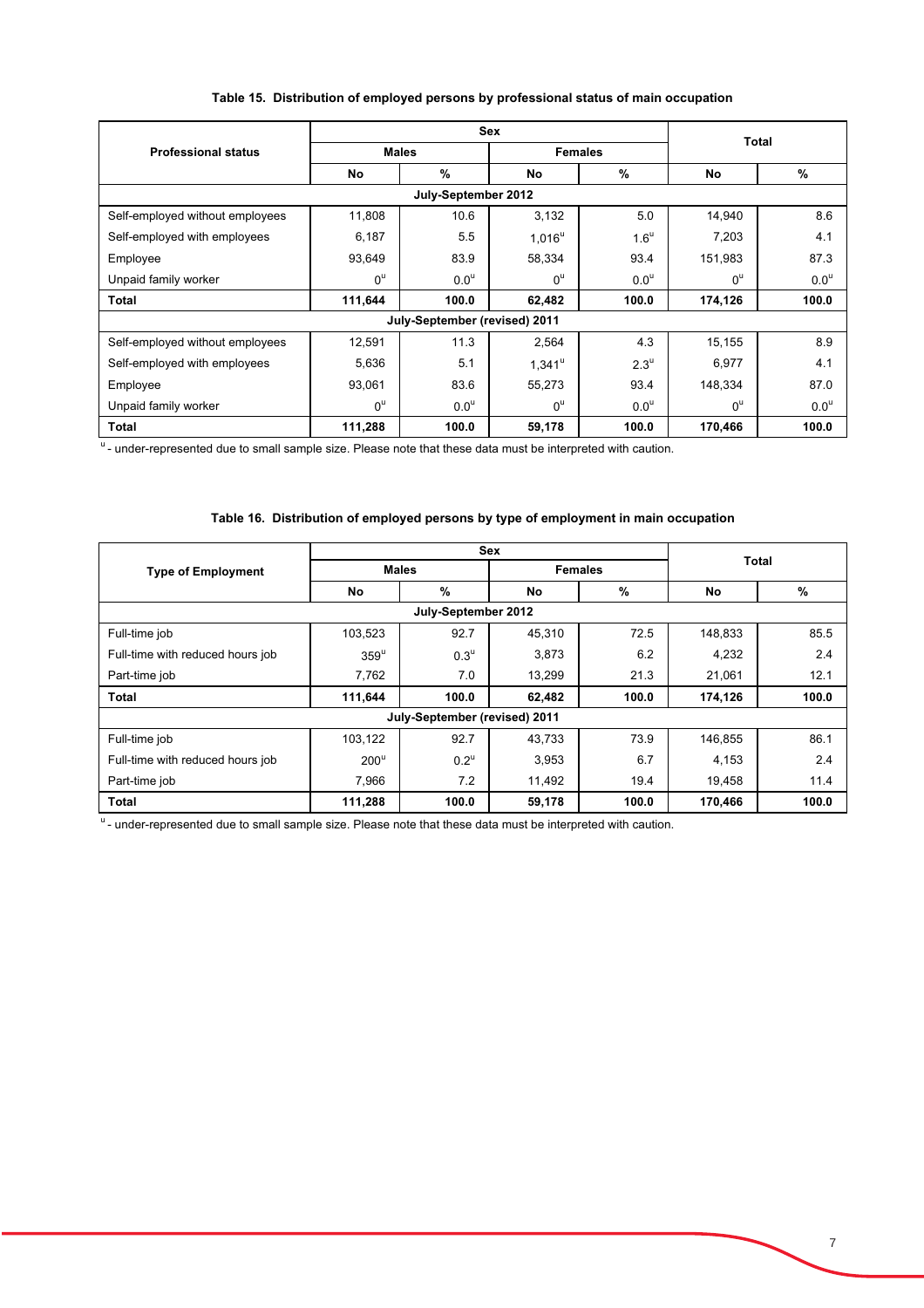# **Table 17. Distribution of unemployed persons by age**

|                               |                    | Sex                 |                    | <b>Total</b>        |                 |                  |  |  |  |
|-------------------------------|--------------------|---------------------|--------------------|---------------------|-----------------|------------------|--|--|--|
| Age group                     |                    | <b>Males</b>        | <b>Females</b>     |                     |                 |                  |  |  |  |
|                               | No                 | %                   | No                 | %                   | No              | %                |  |  |  |
| July-September 2012           |                    |                     |                    |                     |                 |                  |  |  |  |
| 15-24                         | $2,032^u$          | $31.6^{\circ}$      | 2,582              | 44.0                | 4,614           | 37.6             |  |  |  |
| 25-34                         | $1,411^\mathrm{u}$ | 22.0 <sup>u</sup>   | $793^{\mathrm{u}}$ | $13.5^{\circ}$      | $2,204^{\circ}$ | $17.9^{\circ}$   |  |  |  |
| 35-44                         | $929^u$            | $14.5^{\circ}$      | $1,318^u$          | $22.5^{\circ}$      | 2,247           | 18.3             |  |  |  |
| 45-54                         | $1,590^{\circ}$    | $24.8^{\mathrm{u}}$ | $764^{\mathrm{u}}$ | 13.0 <sup>u</sup>   | 2,354           | 19.2             |  |  |  |
| $55+$                         | $459^{\circ}$      | $7.1^{\circ}$       | $405^{\mathrm{u}}$ | $6.9^u$             | $864^u$         | 7.0 <sup>u</sup> |  |  |  |
| Total                         | 6,421              | 100.0               | 5,862              | 100.0               | 12,283          | 100.0            |  |  |  |
| July-September (revised) 2011 |                    |                     |                    |                     |                 |                  |  |  |  |
| 15-24                         | 2,452              | 35.0                | $1,412^u$          | $33.5^{\circ}$      | 3,864           | 34.4             |  |  |  |
| 25-34                         | $1,647^{\circ}$    | $23.5^{\mathrm{u}}$ | $1,366^u$          | $32.4^{\circ}$      | 3,013           | 26.9             |  |  |  |
| 35-44                         | $1,652^u$          | $23.6^u$            | $827^u$            | $19.6^{\mathrm{u}}$ | 2,479           | 22.1             |  |  |  |
| 45-54                         | $915^u$            | $13.1^{\circ}$      | $540^{\circ}$      | $12.8^{\mathrm{u}}$ | $1,455^{\circ}$ | $13.0^u$         |  |  |  |
| $55+$                         | $335^u$            | $4.8^{\mathrm{u}}$  | $72^{\mathrm{u}}$  | $1.7^{\mathrm{u}}$  | $407^u$         | $3.6^{\circ}$    |  |  |  |
| Total                         | 7,001              | 100.0               | 4,217              | 100.0               | 11,218          | 100.0            |  |  |  |

<sup>u</sup> - under-represented due to small sample size. Please note that these data must be interpreted with caution.

#### **Table 18. Duration of job search of unemployed persons**

|                               |                  | <b>Sex</b>          | <b>Total</b> |                   |           |                |  |  |
|-------------------------------|------------------|---------------------|--------------|-------------------|-----------|----------------|--|--|
| <b>Duration</b>               | <b>Males</b>     |                     |              | <b>Females</b>    |           |                |  |  |
|                               | No               | %                   | No           | %                 | No        | %              |  |  |
| July-September 2012           |                  |                     |              |                   |           |                |  |  |
| Less than 5 months            | $1,710^u$        | $26.6^{\mathrm{u}}$ | 2,576        | 43.9              | 4,286     | 34.9           |  |  |
| $6 - 11$ months               | $761^{\circ}$    | 11.9 <sup>u</sup>   | $1,029^u$    | $17.6^{\circ}$    | $1,790^u$ | $14.6^{\circ}$ |  |  |
| $12 +$ months                 | 3,950            | 61.5                | 2,257        | 38.5              | 6,207     | 50.5           |  |  |
| <b>Total</b>                  | 6,421            | 100.0               | 5,862        | 100.0             | 12,283    | 100.0          |  |  |
| July-September (revised) 2011 |                  |                     |              |                   |           |                |  |  |
| Less than 5 months            | $2,166^u$        | 30.9 <sup>u</sup>   | 2,284        | 54.2              | 4,450     | 39.7           |  |  |
| $6 - 11$ months               | 811 <sup>u</sup> | $11.6^{\circ}$      | $587^u$      | $13.9^{\circ}$    | $1,398^u$ | $12.5^{\circ}$ |  |  |
| $12 +$ months                 | 4,024            | 57.5                | $1.346^u$    | 31.9 <sup>u</sup> | 5,370     | 47.9           |  |  |
| <b>Total</b>                  | 7,001            | 100.0               | 4,217        | 100.0             | 11,218    | 100.0          |  |  |

u<br>u - under-represented due to small sample size. Please note that these data must be interpreted with caution.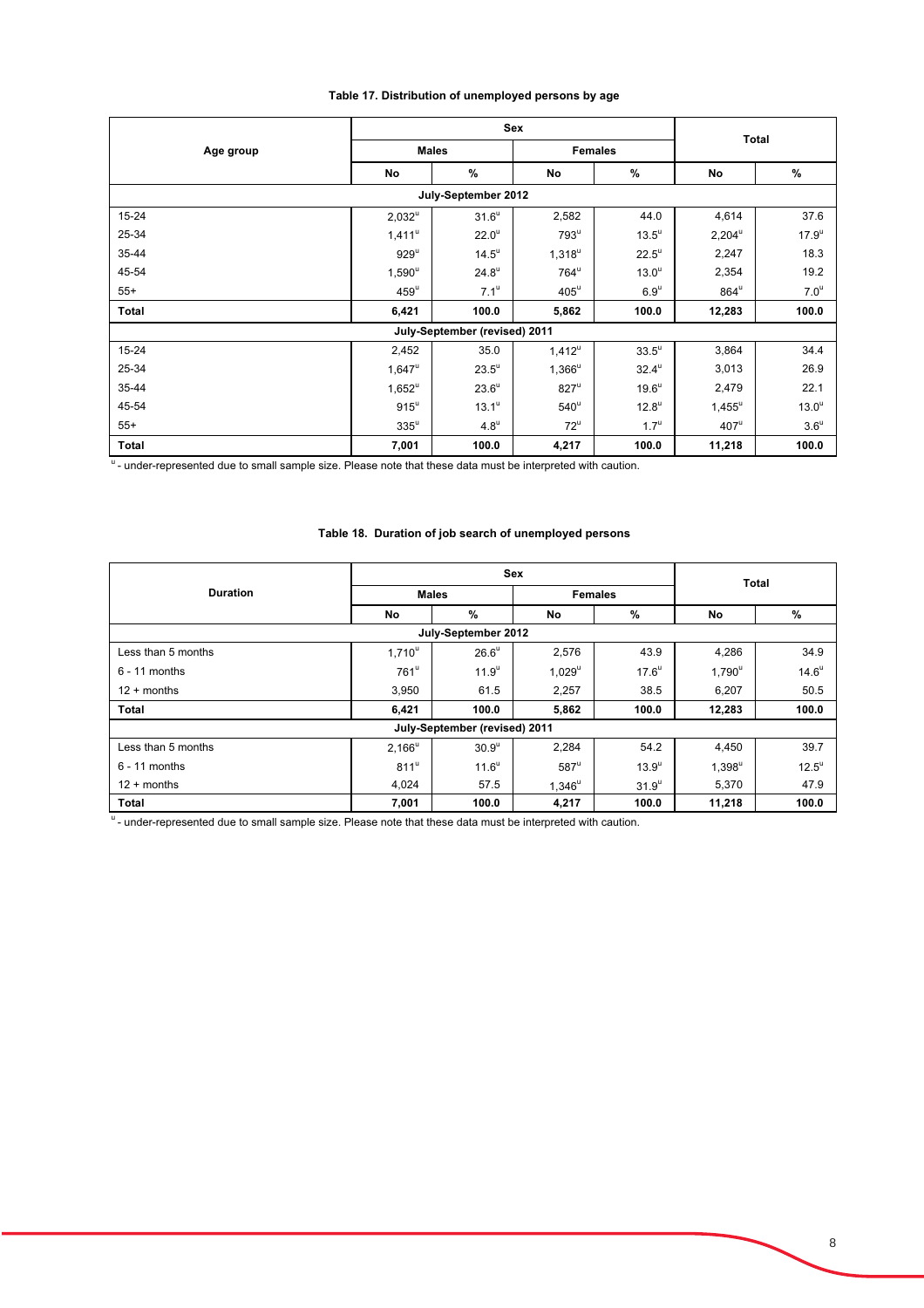#### **Methodological Notes**

The Labour Force Survey is an enquiry which is carried out on an ongoing basis using a quarterly sample of 3,200 private households. The objective is to have a continuous assessment of labour market trends given that the reference weeks are evenly spread throughout the 13 weeks of the quarter. One fourth of the sample is made up of households who have been selected to participate in the Labour Force Survey for the first time. Three fourths of the quarterly sample is made up of households who were selected to carry out the survey in previous instances, namely either one quarter before, or one year before, or one year and quarter (2-(2)-2). The criteria used for this survey match international methodologies used by ILO as outlined below.

The LFS is designed to satisfy the concepts and definitions as outlined by Eurostat, which is the EU Statistical Agency. This allows the comparability of the results with other EU member states and countries following ILO definitions of employment and unemployment. Occupations are classified according to the ISCO classification (International Standard Classification of Occupations) whilst the economic activity is classified according to the NACE classification (Nomenclature générale des activités économiques dans les Communautés européennes).

#### **Revision to Population Estimates**

As from 2008, the weighting procedures are based on 2007 population estimates, which are calculated using the Census of Population and Housing 2005 as a benchmark. All data contained in this release refers to persons aged 15 years and over.

Under-represented figures are indicated for each table and should be treated with caution .

Absolute changes between one survey and another must be treated with caution since minor changes (ie, less than 1,800 persons) might be the result of sampling error.

**ACTIVITY RATE**: Labour force (15-64) as a percentage of the population of working age (15-64).

**EMPLOYEE**: The distinction between employees and self-employed is based on the respondent's own judgement as stated during the interview.

**EMPLOYMENT**: This comprises all persons above 15 years of age who, during the reference week, were in one of the following categories:

 salary, in cash or in kind. **paid employment**: includes those who during the reference week worked for at least one hour for a wage or

**were employees but were not at work and were:** on paid or sick leave, did not work due to bad weather, were undergoing training or education, did not work due to a labour dispute, were on maternity or parental leave, did not work due to slack work for technical or economic reasons, were absent from work for a period of less than 3 months, or were not working because on layoff and receiving at least 50 per cent of the salary/wage.

i **self-employed**: a person who runs a trade or business, rather than working as an employee for someone else. A person is self-employed if s/he is a sole proprietor or a partner working in a business.

**unpaid family workers**: refers to people who worked without pay in a family business or farm. Excluded from this definition are housewives.

**EMPLOYMENT RATE**: Persons in employment (15-64) as a percentage of the population of working age (15-64).

**GROSS ANNUAL SALARY**: Refers to the gross annual basic salary received by employees, i.e. excludes payments for overtime, allowances and bonuses.

**INACTIVE PERSONS**: All persons who are not classified as employed or unemployed are defined as inactive.

**LABOUR FORCE**: This comprises persons in employment and unemployed persons.

**REFERENCE WEEK** - The week to which the collected data relate.